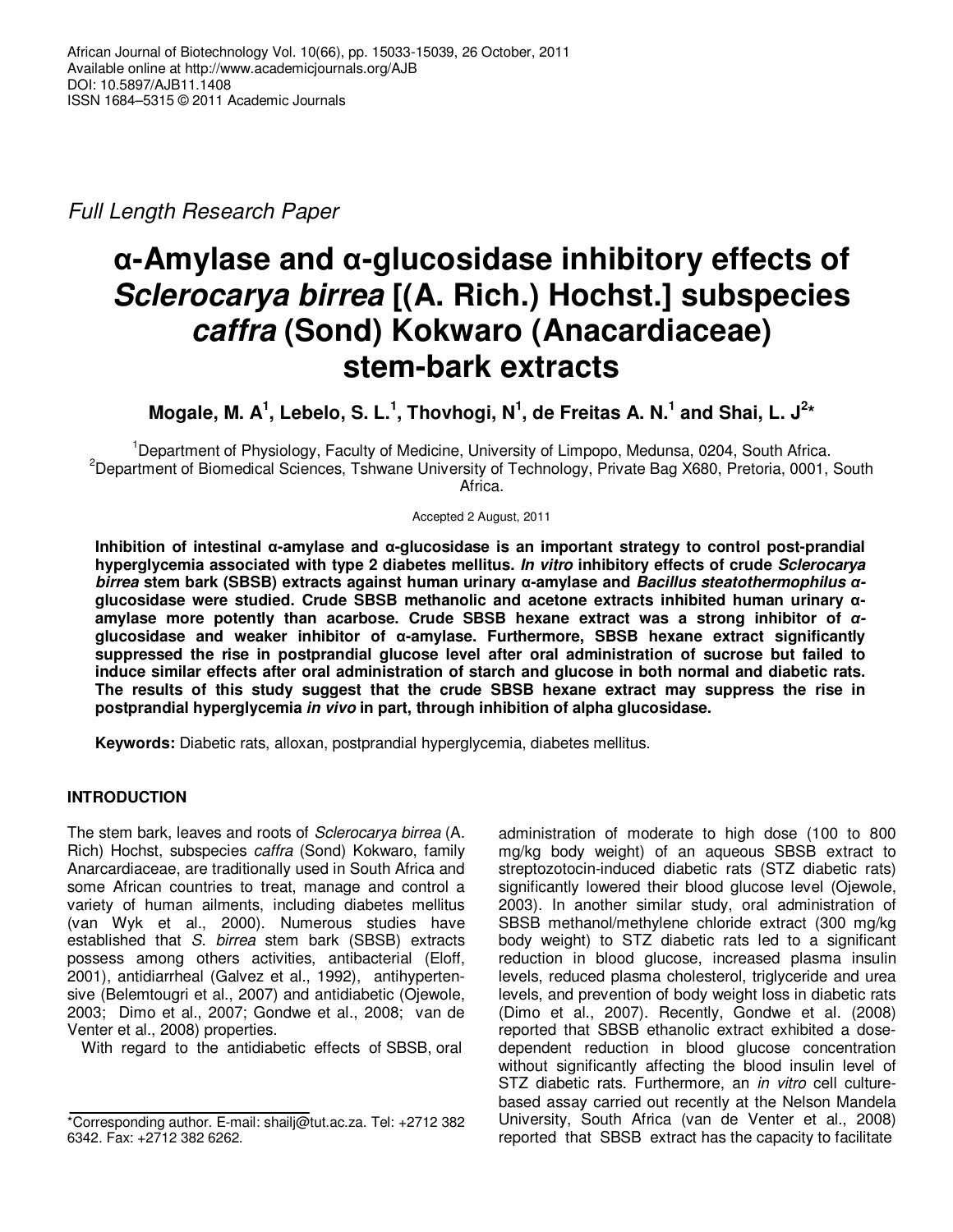glucose utilization in Chang liver cell, C2C12 muscle cells and 3T3-L1 preadipocytes.

As far as the hypoglycemic mechanism of action of the SBSB extracts is concerned, results from research studies are inconclusive and contradictory. Ojewole (2003) and Dimo et al. (2007) have speculated, based on plasma insulin measurements, that the blood glucose lowering effects of SBSB extract could be associated with the stimulation of insulin secretion from the pancreatic beta cells. On the other hand, Gondwe et al. (2008) reported that S. birrea decreased the blood glucose level in STZ-induced diabetic rats without affecting the plasma insulin levels. Furthermore, van der Venter et al. (2008) suggested, on the basis of the observed marked increase in glucose utilization by cultured Chang liver cells and in C2C12 muscle cells supplemented with the SBSB extract, that the blood glucose lowering effects of the SBSB extract could be mediated via extra-pancreatic mechanisms. Thus, further studies are needed to clarify the blood glucose lowering mechanism of these extracts.

Some antidiabetic agents such as acarbose, exert their blood glucose lowering effects through the inhibition of gastrointestinal carbohydrate hydrolyzing enzymes such as the salivary and pancreatic α-amylase, as well as the intestinal brush border α-glucosidase enzymes (Inzucchi, 2002; Cheng and Fantus, 2005). Inhibition of these enzymes may delay the digestion and absorption of carbohydrates, and consequently suppress the rise in postprandial blood glucose level after a mixed carbohydrate diet (Gin and Rigalleau, 2000; Bhandari et al., 2008). Acarbose, a microbial pseudo-tetrasaccharide, is an inhibitor of both α-amylase and α-glucosisidase (Asano, 2009), and is widely used clinically as an oral hypoglycaemic agent, in combinations with other antidiabetic agents, to control postprandial hyperglycemia (PPHG) (Van de Laar et al., 2005; Fujisawa et al., 2005). However, the use of acarbose as an oral hypoglycaemic agent is reported to be associated with gastrointestinal side effects such as abdominal discomfort, flatulence (gas), and diarrhoea (Lebovitz, 1997; Kwon et al., 2008), which are allegedly caused by the excessive inhibition of pancreatic α-amylase by acarbose (Bischoff et al., 1985; Horii et al., 1987). In contrast to acarbose, plant derived α-amylase and α-glucosidase inhibitors are reported to have lower inhibitory effect against α-amylase activity and stronger inhibitory activity against α-glucosidase (Kwon et al., 2008), an indication that plant extracts and their constituents may be effective therapeutic agents for the management and control of postprandial hyperglycemia with less side effects than acarbose.

At least to the knowledge of the authors, there are no previous reports on both the α-amylase and αglucosidase inhibitory effects of crude SBSB extracts. The aim of the current study was to investigate the in vitro inhibitory effects of SBSB extracts in relation to acarbose, against the activities of human urinary α-amylase and  $B$ . stearothermophilus  $\alpha$ -glucosidase, and to confirm appreciable *in vitro* enzyme inhibitory activities in vivo using normal and alloxan-induced diabetic rats.

# **MATERIALS AND METHODS**

#### **Chemicals and reagents**

Organic solvents used for extraction of the plant material (hexane, acetone, and methanol) were all purchased from SARCHEM. B. stearothermophillus  $\alpha$ -glucosidase (EC 3.2.1.20), potato starch, pnitro phenyl α-D-glucopyranoside (PNPG), alloxan monohydrate, 3, 5-dinitrosalicylic acid and sodium potassium tartrate were all purchased from Sigma-Aldrich (St. Louis, MO. USA). Human urinary amylase (6342 units) was obtained from the urine of a patient with acute pancreatitis (National Health Laboratory Services, Dr George Mukhari Hospital, RSA). Acarbose (Glucobay 50 N1; Bayer Vital, Leverkusen, Germany) was obtained from a local pharmacy. All other chemicals used were of analytical grade.

#### **Plant material and preparation of extracts**

Stem barks of S. birrea were collected from an area around University of Limpopo (Medunsa Campus), South Africa, in July 2007 and authenticated by the South African National Biodiversity Institute (SANBI). Fresh stem barks of S. birrea were rinsed with tap water, air-dried at room temperature, cut into small pieces and ground into a fine powder using pestle and mortar. Hexane, acetone, methanol and aqueous SBSB extracts were prepared by sequential extraction of 25 g of the dried powder with 250 ml of the respective solvent (100% v/v) for 24 h. The filtered hexane, acetone and methanolic extracts were evaporated to dryness in a rotary evaporator, whereas the aqueous extracts were lyophilized. Dried extracts were reconstituted to 10 mg/ml in distilled water.

#### **Study animals and induction of diabetes**

Male albino Wistar rats weighing 220 to 280 g were obtained from the animal unit of the University of Cape Town, South Africa. The animals were kept in individual cages with a 12 h light / 12 h dark cycle and controlled conditions of temperature and humidity. The animals had free access to water and standard rat diet. The study was approved by the animal ethics committee of the University of Limpopo (AEC 09/06).

Diabetes mellitus was induced in 12 h fasted animals by intraperitoneal injection of alloxan monohydrate dissolved in sterile normal saline at a dose of 140 mg/kg body weight. Since alloxan is capable of producing fatal hypoglycaemia as a result of massive pancreatic insulin release, rats were intraperitoneally treated with 20% glucose solution 6 h after alloxan treatment. The rats received 5% glucose solution in bottles for 24 h to prevent hypoglycaemia (Dhandapani et al., 2002). Diabetes was confirmed in alloxantreated rats by measuring fasting blood glucose levels 72 h after alloxan treatment. Rats with fasting blood glucose level of 11.1 mmol/L (200 mg/dL) were selected and used in the study.

#### **α -Amylase inhibition**

SBSB extracts were screened for α-amylase inhibitory activity according to the method described by Ali et al. (2006) with slight modifications. Briefly, 50 µl aliquots of human urinary α- amylase (5 U/ml) were pre-incubated for 20 min with 50 µl aliquots of SBSB extracts (10 mg/ml). The reaction was started by the addition of 50 µl potato starch (0.5%) dissolved in 20 mM phosphate buffer at pH 6.9. The reaction mixture was incubated for a further 20 min at 37°C and the catalytic reaction terminated by addition of 2.0 ml of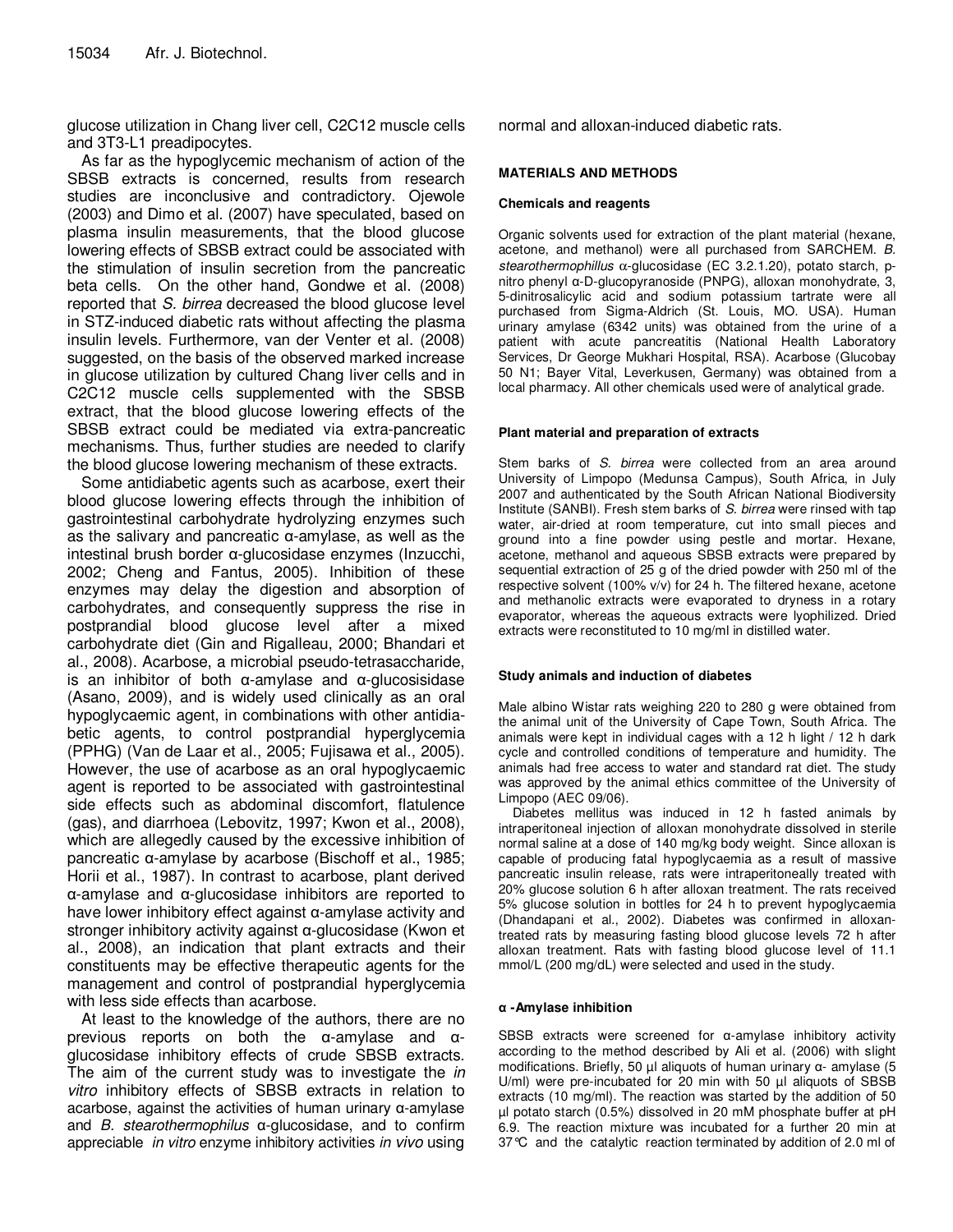DNS reagent (1% 3, 5-dinitrosalicylic acid and 12% sodium potassium tartrate in 0.4 M NaOH). The reaction mixture was heated for 15 min at 100°C. Amylase activity was determined by measuring the absorbance at 540 nm. Each test was performed three times and the mean absorption was used to calculate percentage of amylase inhibition. Percentage α-amylase inhibition was calculated according to the following formula;

 $A_{540}$  control -  $A_{540}$  sample Alpha amylase inhibition  $(\%) =$   $\frac{1}{2}$ A540 control

#### **α-Glucosidase inhibition**

The inhibitory effect of SBSB extracts on α-glucosidase activity was determined according to the chromogenic method described by Kim et al. (2005), using  $\alpha$ -glucosidase from *B. stearothermophillus*. Briefly, 5 units of α-glucosidase were pre-incubated with 20  $\mu$ g/ml of the different SBSB extracts for 15 min. Para-nitrophenylglucopyranoside (PNPG) (3 mM) dissolved in 20 mM phosphate buffer, pH 6.9 was added to start the reaction. The reaction mixture was further incubated at 37°C for 20 min and stopped by addition of 2 ml of 0.1 M Na<sub>2</sub>CO<sub>3</sub>. The  $\alpha$ -glucosidase activity was determined by measuring the yellow colored p-nitrophenol released from PNPG at 400 nm. Each test was performed three times and the mean absorption was used to calculate percentage α-glucosidase inhibition. Percentage α-glucosidase inhibition was calculated according to the following formula;

 $A_{400}$  control –  $A_{400}$  sample Alpha glucosidase inhibition (%) = × 100 A400 control

#### **Determination of IC50 values of active SBSB extracts**

The potency of crude SBSB extracts as inhibitors of catalytic activities of both human urinary  $\alpha$ -amylase and  $B$ . stearothermophillus α-glucosidase was also assessed in terms of their  $IC_{50}$  values (inhibitor concentration that reduces enzyme activity by 50%) according to the method described by Cheng and Prusoff (1973). Briefly, aliquots of α-amylase and α-glucosidase enzymes were pre-incubated with increasing concentrations of SBSB extracts and acarbose (0.2 to 20 mg/ml). Catalytic reactions were started, terminated and enzyme activities determined as aforementioned. Dose-response curves of percentage inhibition versus plant extract concentration were plotted and the  $IC_{50}$  values of SBSB extracts and acarbose were estimated by interpolation.

#### **Kinetics of inhibition against α-amylase and α-glucosidase**

Inhibition modes of the crude SBSB extracts against α-amylase and α-glucosidase were determined according to the method described by Kim et al. (2005). Briefly, fixed amounts of both α-amylase and α-glucosidase were incubated with increasing concentrations of their substrates (starch and PNPG, respectively) at 37°C for 20 min, in the absence or presence of SBSB extracts (5 mg/ml). Reactions were terminated and absorption measurements carried out as aforementioned. Amounts of products liberated (reducing sugars as maltose and p-nitrophenol, respectively) were determined from corresponding standard curves and converted to reaction rates according to the following formula;

Amount of product liberated (mg.ml<sup>-1</sup>)

Reaction rate (v)  $(mg.m^{-1}.s^{-1}) = -$ 

1200 (s)

Inhibition types were then determined by Lineweaver–Burk plot (1/v versus 1/[S]) where [S] analysis of data is according to Michaelis– Menten kinetics (Lineweaver and Burk, 1934).

#### **Starch tolerance test**

24 rats (12 normal and 12 alloxan-induced diabetic rats) were divided into four groups consisting of six rats ( $n = 6$ ) in each group: Group I, normal experimental rats; Group II, normal control rats; Group III, diabetic experimental rats; Group IV, diabetic control rats. After an overnight fast (18 h), Group I and III rats were given SBSB acetone extract (300 mg/kg body mass) by means of an intragastric tube. Group II and IV received distilled water at the same time. Twenty minutes after administration of plant extract, all rats were given orally, potato starch (3 g/kg body mass). Post-prandial blood glucose levels were measured before (0 min) and at 30, 60, 90, 120, and 150 min after oral administration of potato starch using Glucometer 4 Ames (Bayer Diagnostics). Post-prandial blood glucose curves of experimental rats were plotted and compared with those of control rats.

#### **Sucrose tolerance test**

Four days after performing the starch tolerance test, sucrose tolerance tests were performed in the same group of rats used for the starch tolerance test. The procedure for performing the sucrose tolerance test was similar to the one used in the starch tolerance tests except that instead of starch, sucrose (5 g/kg body mass) was orally administrated to all groups of rats, 20 min after administration of the plant extract.

#### **Statistical analysis**

Data expressed as mean ± SD were analyzed using the Sigma Stat statistical program (version 8.0). Comparisons were made between normal and alloxan-induced diabetic rats as well as between treated and untreated alloxan-induced diabetic rats by means of unpaired Student's t-test and their significance were established by ANOVA. Differences of  $P < 0.05$  were considered statistically significant.

# **RESULTS AND DISCUSSION**

There is a growing interest among researchers to discover new and effective α-glucosidase inhibitors with minimal side effects, from medicinal plants with known and scientifically proven antidiabetic properties (Grover et al., 2002; Onal et al., 2005; Bnouham et al., 2006; Bhat et al., 2008). As part of this research niche area, we investigated the inhibitory effects of SBSB extracts and acarbose against human urinary amylase and B. steatothermophilus α-glucosidase. Crude SBSB methanolic, acetone and hexane extracts had appreciable *in vitro* inhibitory activity (> 50 %) against  $α$ amylase. Both the crude SBSB methanolic and acetone extracts inhibited amylase significantly more than acarbose ( $p < 0.05$ ) and the hexane fraction (Figure 1). Crude SBSB acetone and hexane extracts had a high inhibitory potency (>80%) against α-glucosidase. This level of inhibition was comparable to the effects of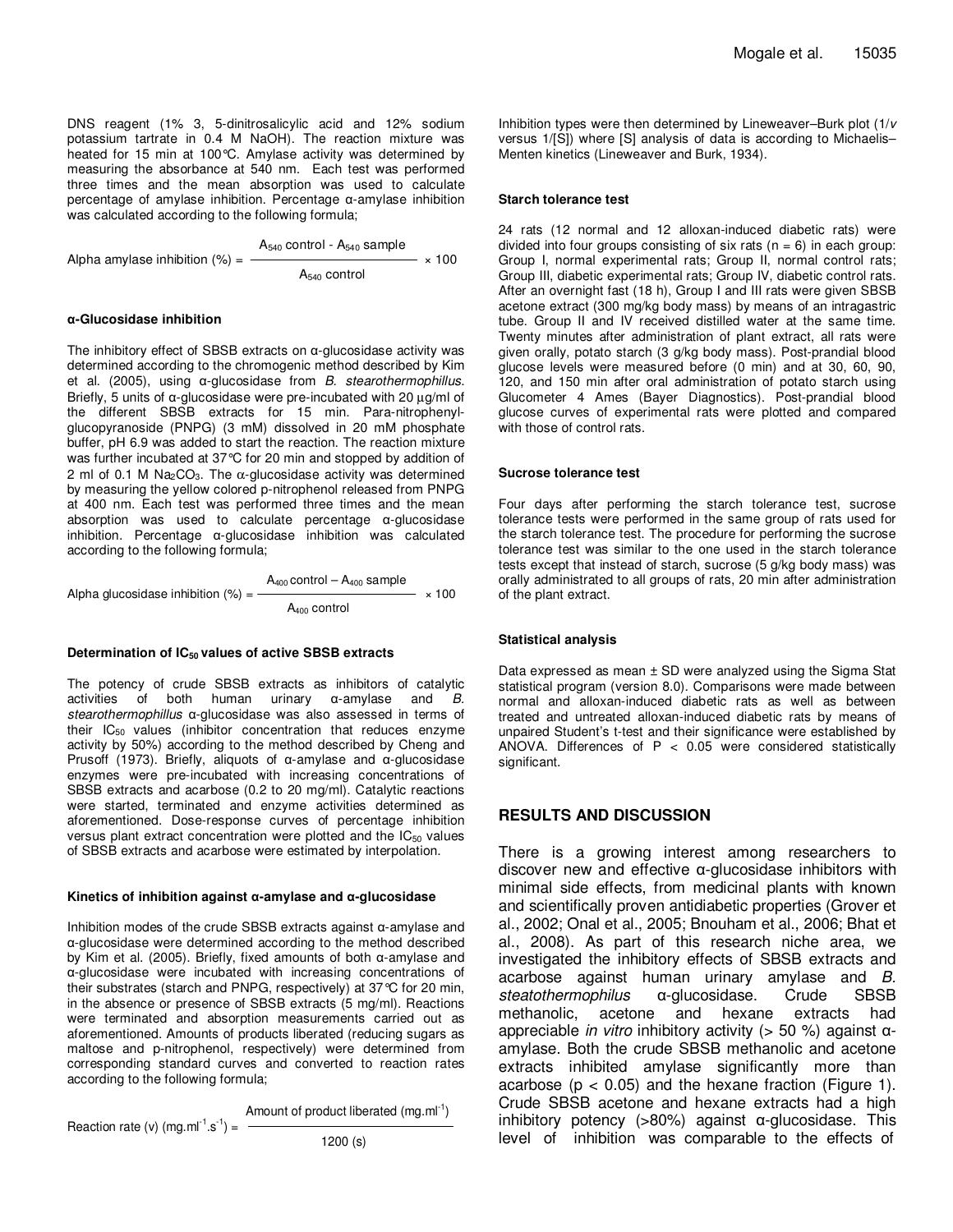

**Figure 1.** In vitro inhibition of human urinary α-amylase and B. stearothermophilus α-glucosidase activities by crude SBSB extracts and acarbose.

acarbose (Figure 1). Crude SBSB methanolic extract inhibited  $\alpha$ -glucosidase significantly less ( $p < 0.05$ ) than acarbose. The aqueous extract was a less potent inhibitor of both enzymes. These observations suggest that unlike the use of acarbose and crude SBSB methanolic and acetone extracts, the use of crude SBSB hexane extract as an oral hypoglycaemic agent might be associated with less gastrointestinal side effects.

The  $IC_{50}$  values for the SBSB methanolic, acetone and hexane extracts, as well as acarbose, against α-amylase and α-glucosidase activities were determined from corresponding dose-response curves. The methanolic and acetone extracts were more potent inhibitors of amylase (IC $_{50}$  values of 7.8 and 8.4 mg/ml, respectively) (Table 1). The acetone and hexane extract had good αglucosidase inhibitory activity with  $IC_{50}$  values of 0.029 and 0.019 mg/ml, respectively. These values were comparable to the  $IC_{50}$  value resulting from acarbose  $(IC_{50} = 0.026$  mg/ml).

Established inhibitors of α-amylase and α-glucosidase enzymes include: Pseudosacharides such as acarbose, miglitol and vogiblose (Asano, 2009), and phenolic

phytochemicals (Kim et al., 2000; McDougall et al., 2005; Tadera et al., 2006; Matsui et al., 2007). Whereas most phenolic phytochemicals are reported to inhibit αglycosidases enzymes in a non-compititive manner, pseudosaccharides, by virtue of being substrate analogs, inhibit  $\alpha$ -glucosidases in a competitive manner. The mode of inhibition of the crude SBSB methanolic and hexane extracts against both α-amylase and *α*-glucosidase was confirmed by Lineweaver–Burk plots (Figure 2A and B). Crude SBSB methanolic extract competitively inhibited αamylase, whereas the hexane extract non-competitively inhibited α-glucosidase. These observations suggest that amylase is inhibited mostly by polar SBSB metabolites (probably pseudosaccharides) and α-glucosidase is inhibited mostly by non-polar SBSB metabolites. Further studies are needed to identify the nature and identity of  $\alpha$ amylase and α-glucosidase inhibitory metabolites in these SBSB extracts.

In vitro enzyme inhibitory effects are not always reproducible *in vivo*. It was thus necessary to confirm the observed in vitro results in vivo. This was done by investigating the effect of plant extract on PPHG in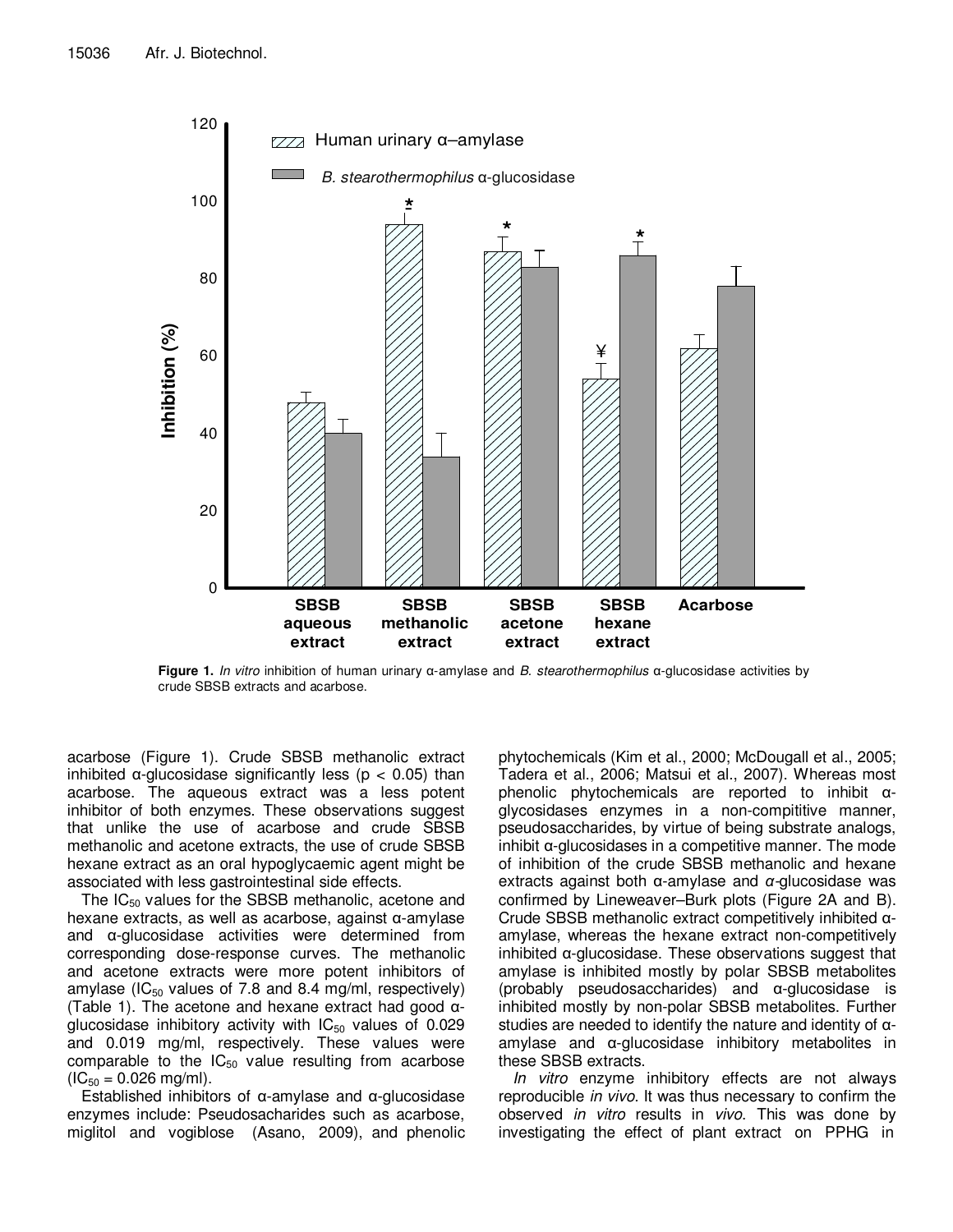| <b>Inhibitor</b>        | $IC_{50}$ (mg/ml) |                  |
|-------------------------|-------------------|------------------|
|                         | α-Amylase         | α-Glucosidase    |
| SBSB methanolic extract | $7.8 \pm 1.01*$   | $0.032 \pm 0.08$ |
| SBSB acetone extract    | $8.4 \pm 0.8^*$   | $0.029 \pm 0.10$ |
| SBSB hexane extract     | $21.6 \pm 1.22$   | $0.019 \pm 0.06$ |
| Acarbose                | $16.5 \pm 1.12$   | $0.026 \pm 0.04$ |

**Table 1.** The IC<sub>50</sub> values (mg/ml) of various SBSB extracts compared with IC<sub>50</sub> values of acarbose against αamylase and α-glucosidase.

SBSB, Slerocarya birrea stem bark.



**Figure 2.** Lineweaver-Burk plots for the investigation of mode of inhibition of (A) human urinary amylase activity by crude SBSB methanolic extract and (B) B. steatothermophilus *α*-glucosidase by crude SBSB hexane extract.

normal and diabetic rats challenged with oral administration of potato starch and sucrose. Oral administration of plant extract to rats fed sucrose significantly suppressed the rise in PPHG in both normal and diabetic rats, whereas administration of extract to rats did not affect the rise in PPHG

Oral administration of acarbose (50 mg/kg body weight) to 18 h fasted normal and diabetic rats 20 min before oral administration starch (3 g/kg body weight), as expected, significantly suppressed the rise in PPHG at 30 and 60 min in these rats (Figure 3C and D). However, oral administration of crude SBSB hexane extracts (300 mg/kg body weight) 20 min before starch loading failed to lower PPHG in both normal and diabetic rats. Both acarbose (50 mg/kg body weight) and the crude SBSB hexane extract (300 mg/kg body weight), when administered 20 min before an oral load of sucrose significantly suppressed the rise in PPHG in normal and diabetic rats. There was however, no significant difference between the effect of acarbose and SBSB hexane extract on PPHG in both normal and diabetic rats (Figure 4E and F). Our study suggests that the reported hypoglycaemic effects of extracts of S. birrea in diabetic rats (Ojewole, 2003; Dimo et al., 2007; Gondwe et al., 2008) may in part, be mediated through the inhibition of α-glucosidase activity.

# **Conclusion**

In conclusion, the present study has demonstrated that S. birrea extract exerted both α-amylase and α-glucosidase inhibitory action in vitro, and significantly prevented a rise in postprandial blood glucose levels. The data from this preliminary investigation should provide a basis for further investigations where the active component that results in angiotensin converting enzyme (ACE) inhibition can be isolated. Strong inhibition of α-glucosidase and low inhibition of α-amylase could be potentially used as an effective complementary therapy for postprandial hyperglycemia with minimal side effects.

# **ACKNOWLEDGEMENTS**

The authors are grateful to the Department of Physiology,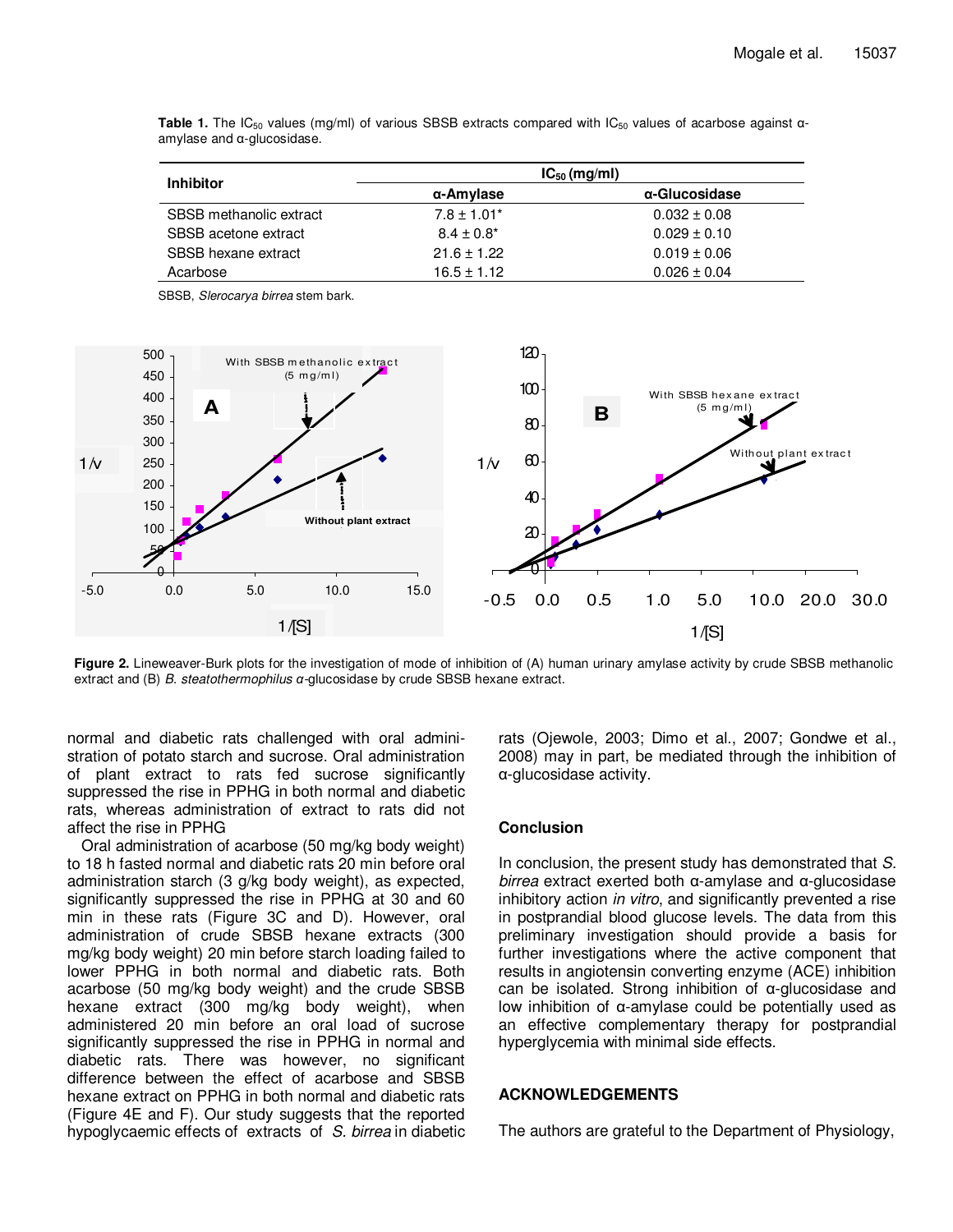

**Figure 3.** Blood glucose response during oral starch tolerance tests in **(C)** normal control rats, SBSB hexane extract (300 mg/kg body weight) treated normal rats and acarbose (50 mg/kg body weight) treated normal rats and in **(D**) diabetic rats, SBSB hexane extract (300 mg/kg body weight) treated diabetic rats and acarbose (50 mg/kg body weight) treated diabetic rats.



**Figure 4.** Blood glucose response during oral sucrose tolerance tests in **(E)** normal control rats, SBSB hexane extract (300 mg/kg body weight) treated normal rats and acarbose (50 mg/kg body weight) treated normal rats and in (**F**) diabetic control rats, SBSB hexane extract (300 mg/kg body weight) treated diabetic rats and acarbose (50 mg/kg body weight) treated diabetic rats.